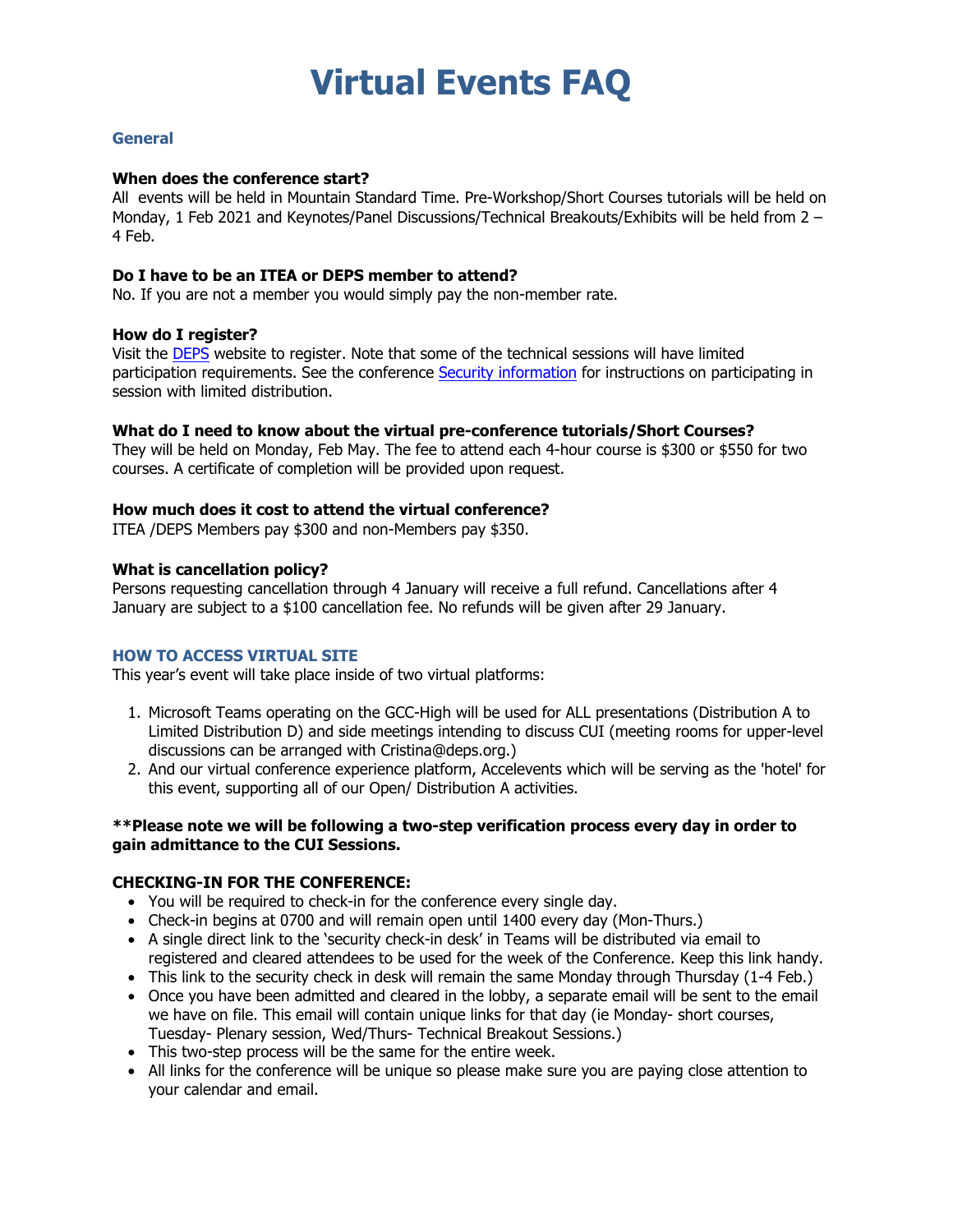## **What do I need to do on the day of the virtual event?**

You will automatically be registered with the email you registered with on the DEPS site. Two days before the conference you will receive an email from **"Accelevents"** that will contain a link that will automatically login to your account, and access the event page. Please review this quick video on instructions on attending the event. Accelevents [Participation](https://www.loom.com/share/1f041e3d31b04c9489b12e2ceeabb989) Overview

## **How do I log into the virtual event on the day of the event?**

Simply open the email from "Accelevents" with the subject "JointConfTE is live tomorrow!!" and click **Join Event. \*\* You will not be allowed to enter the site until 30 minutes before the first session starts\*\***

## **Log-in tips for Microsoft:**

If you are having trouble connecting, please make sure you have done the following:

- Make sure you are using Google Chrome (or Microsoft Edge) as your Internet browser
- Even if you are a regular Teams user, you will HAVE to sign in as a guest to join our meeting (Your desktop application will not work - must be in an Internet browser)
- Make sure you are logged out of all Microsoft applications (including CVR Teams) prior to attempting to connect
- VPN's seem to interfere with connectivity. Try to connect using a computer or cell phone that does not have a VPN

## **Details regarding Accelevents:**

- Here you will have the opportunity to interact with exhibitors and network with other attendees. This is also were you will find the agenda which you can sort by date, speaker, tag or track. Please see the [Accelevents Participation Overview video](https://www.loom.com/share/1f041e3d31b04c9489b12e2ceeabb989) for more information.
- Access the Lounge to discuss the topics covered at the conference or simply a place to exchange information - discussion only on an Open, Public Release level (you can set up a meeting room in Teams for higher level discussion with Cristina at Cristina@deps.org)
- Learn more about our sponsors and exhibitors, build your own customized agenda, and more!
- A link from Accelevents will be sent to registered and cleared attendees 2 days before the conference (so keep an eye out for an email from Events@accelevents.com.)
- Note that it might go to you Junk/Spam email box so please check for it there as well. Your information should already be entered for you, so please login to make sure that you can access the Accelevents website and that your information is correct.
- Please note that live streaming is used for the virtual expo hall so be prepared to be on camera and microphone during the virtual expo hall hours. Make sure to allow Accelevents to access your microphone and camera.